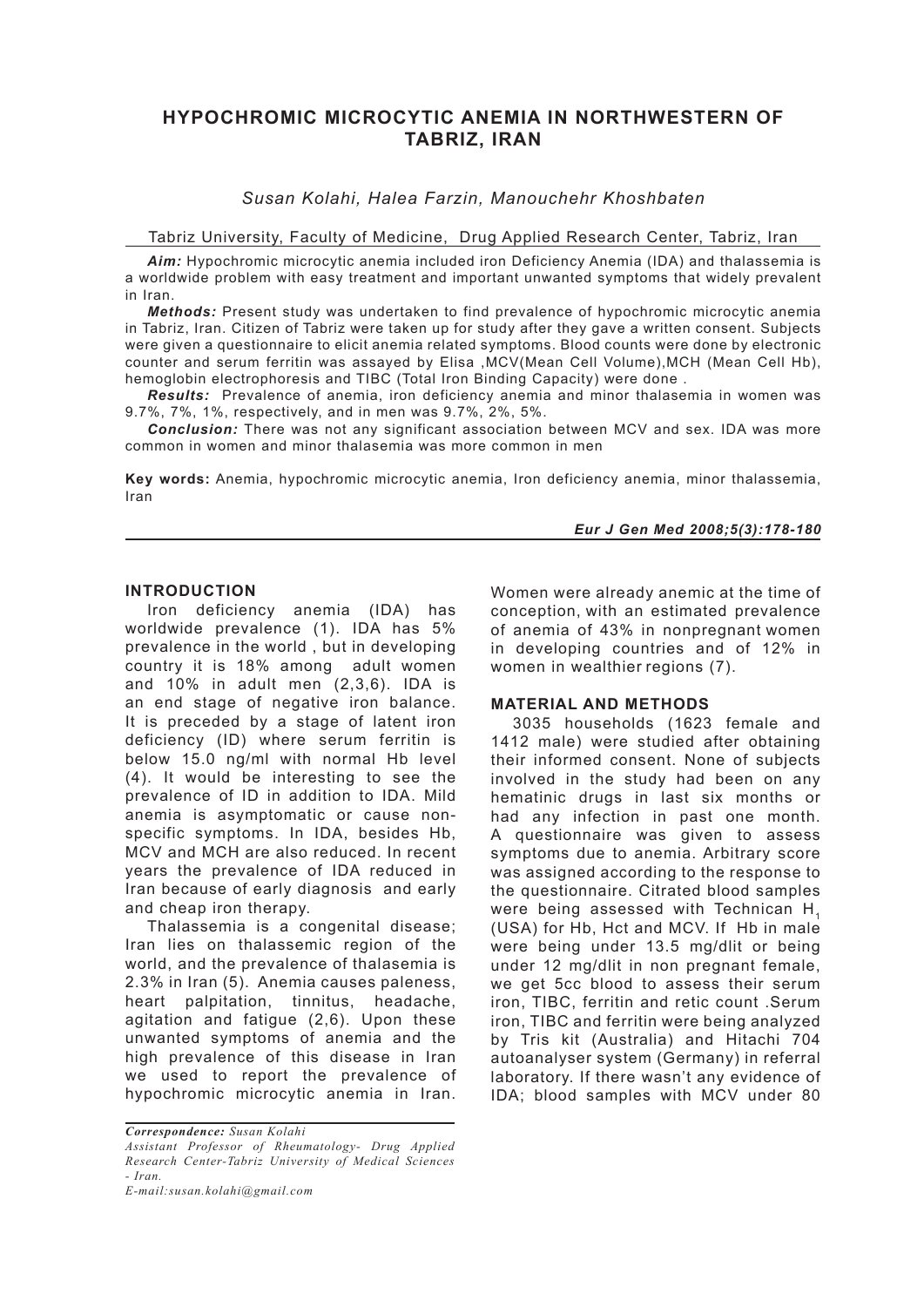|                     | THE STRUITER PRINTING    |                 |                 |                 | THISHIIV patients |                 |                |                 |
|---------------------|--------------------------|-----------------|-----------------|-----------------|-------------------|-----------------|----------------|-----------------|
| Sex                 | n<br>$\frac{0}{0}$       | Age             | Hb              | <b>MCV</b>      | n<br>$\%$         | Age             | Hb             | <b>MCV</b>      |
| Female              | 1623<br>53.4             | $33 \pm 16.8$   | $13.5 \pm 1.3$  | $87.1 \pm 30$   | $\frac{157}{9.7}$ | $33.5 \pm 14.7$ | $10.7 \pm 1.1$ | $72.1 \pm 10.6$ |
| Male                | 1412<br>46.5             | $34.5 \pm 17$   | $15.2 \pm 1.42$ | $87.3 \pm 7$    | 137<br>9.6        | $31.7 \pm 21.5$ | $12.3 \pm 1.3$ | $76.9 \pm 14.7$ |
| A11                 | 3035                     | $33/3 \pm 16.6$ | $14.3 \pm 1.6$  | $87.2 \pm 11.8$ | 295<br>9.7        | $32 \pm 16.4$   | $11.1 \pm 1.1$ | $73.4 \pm 11.7$ |
| p value             | $\overline{\phantom{a}}$ |                 | < 0.05          | ns.             |                   |                 | < 0.05         | ns              |
| ns: non-significant |                          |                 |                 |                 |                   |                 |                |                 |

**Table 1. Hemoglobin and MCV in anemic patients by sex and age**  $\overline{\Delta}$ ll studied patients

were being studied for Hb electrophoresis with Hellena kits in Hellena set (France). Whenever blood sample's Ferritin was under 15nanogram/millit we defined them as IDA (1). Minor thalassemia defined as Hb  $A<sub>2</sub>$  up to two folds or higher, or increasing of HbF (5).

#### **RESULTS**

3035 of households completed the study and were available for repeat blood test. Data of these 3035 subjects was analyzed. 1623 (53.4%) subjects were female. Mean age was 33 years (range 16-49). 1412 subjects were male (46.5%). 9.7% of understudy people were anemic. Results of baseline studies are shown in Table 1. Prevalence of IDA and minor thalassemia in female and IDA and minor thalassemia in male were 7%,1%, 2% and 5%, respectively. Among patients who categorized as IDA, in 82% of these patients MCV was under 80 and 56% of them were infected by parasites. In female who categorized as IDA, mean of ferritin was 6.1±2.8 and in male was 5.1±1.8. Transferin saturation percent was less than 16% in 87.3% of IDA patients and was more than 16% in 12.6% of them. Only in 1.2 % of subjects MCV was lower than 80 without any evidence of IDA or thalasemia; but 34% of these patients had hypoferritinemia; and in the rest of them we couldn't find any reason. In all patients with minor thalassemia MCV/RBC index was lower than 13.

# **DISCUSSION**

In this study the prevalence of anemia was 9.7% in male and female who had entered the study. In one study the prevalence of anemia was 11.5% (12.7%

in female and 10% in male) and in 90% of cases the IDA was the reason of anemia (2). In our study prevalence of IDA and minor thalassemia in female and IDA in and minor thalassemia in male were 7%,1%, 2% and 5%, respectively. This study conclude that IDA was the reason of 75% of anemia. Existing the following study by men more than women might be the reason of the high prevalence of thalassemia in this study. Only in 82% of IDA patients MCV was lower than 80 and in all thalassemic patients MCV/ RBC index was lower than 13; these findings was in agree with that was in previous study (8,9,10). In 87.3% of IDA patients transferrine saturation percent was lower than 16. As point as different theories about the relationships between transferrin saturation percent and IDA ;there isn't high specificity for transferrine saturation percent test to determine IDA (11). On the other hand, iron deficiency is widespread among females in Iran as shown by this study; but anemia decreases, perhaps due to hematinic therapy like other countries. Then this problem must be overemphasized by public health system, because of too easy and available treatment and nutrition education for people. Our people don't know that which foods to eat and what foods help their health.

# **REFERENCES**

- 1. Yates JM, Logan EC, Stewart RM. Iron deficiency anemia in general practice: clinical outcomes over three years and factors influencing diagnostic investigations.Postgrad Med J 2004;80(945): 405-10
- 2. Vahidinia AA, Shams S. Iron deficiency